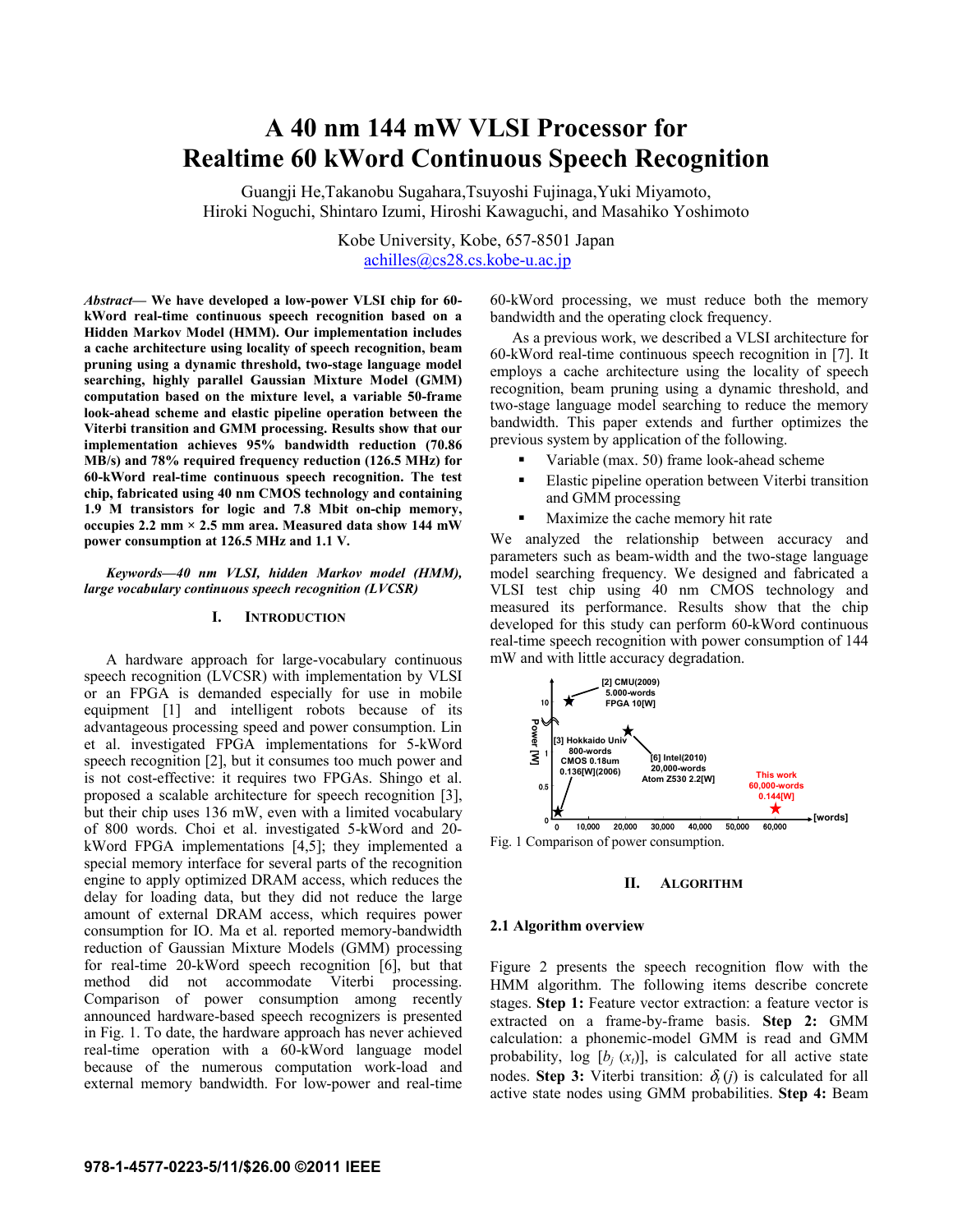pruning: according to the beam width, active state nodes having a higher score (accumulated probability) are selected; the others are dumped. **Step 5:** Output sentence: The word-end state and that having the maximum score is output as a speech recognition result after final-frame calculation and determination of the transition sequence. We profiled referential hardware of Julius 4.0 [8], a well-known Japanese speech recognition system software program using hardware description language (HDL) to a FPGA, with 60-k word speech recognition models with beam-width of 4000. The required memory bandwidth and the required frequency of the prototype necessary to achieve real-time speech recognition respectively reach 3446 MB/s and 567.46 MHz. As described in this paper, we propose several schemes to reduce both of those parameters to realize a low-power, real-time 60-kWord recognition system.



Fig. 2 Speech recognition flow with HMM algorithm computation.

#### **2.2 Variable 50 frames look-ahead scheme**

.

The GMM calculations must load numerous parameters, which causes about 576.03 MB/s when processing the 60-k speech recognition. The memory bandwidth can be reduced by sharing the parameter for several frames. Many studies used this look-ahead scheme and they choose to compute the same state for several frames because the state which must be computed in the present frame might need to be computed again in the subsequent frame at high probability. However, it is apparent that the probability decreases when the number of look-ahead frames increases. When a different state is required, the result will become useless. It will cause a delay for the Viterbi operation. For 20-kWord and 60-kWord recognition, it is necessary to maintain sufficient beam width according to the number of words to achieve highly accurate recognition, which is true for almost all states of GMM processing. Therefore, in this study, we compute all 1987 states for the maximum of 50 look-ahead frames. The number of look-ahead frames is variable to make an adjustment between the delay and the memory bandwidth. Using this scheme, the memory bandwidth for GMM processing can be reduced to 13.3 MB/s at most and because that can be accomplished for all states of GMM computation, pipeline operation between GMM and Viterbi is applicable easily.

# **2.3 Two-stage Language Model Search**

We proposed a novel two-stage language model search scheme to reduce the computational work-load and bandwidth for cross-word transitions to isolated trees in [7]. This scheme is derived from the transition frequency difference between phonemic HMM and language HMM. The cross-word transition search is divided into two stages. The first stage is a simplified language model search for the top 10 important transitions of two-gram probability. The second stage is a detailed language model search for all cross-word transitions. As depicted in Fig. 3, in the traditional language model search, only our second search treated every frame. However, in our proposed language model search, the second stage is treated at every *n* frames. By applying this proposed search, the computational amount and memory bandwidth can be reduced to 1/*n*.



Fig. 3 Two-stage language model search and accuracy degradation.

Figure 3 shows the relation between accuracy and the detailed search cycle in 60-kWord speech recognition in software. Increasing all cross-word search cycles leads to accuracy degradation. The horizontal axis shows the frequency of searching all cross-word transitions. For example, "1/10" frequency means that the detailed language-model search carries at every 10 frames. For this study, we choose to perform a detailed language model search for every five frames to avoid accuracy degradation, thereby achieving 78% reduction in total Viterbi processing.

#### **III. ARCHITECTURE**

#### **3.1 Elastic Pipeline Architecture**

The overall chip architecture is depicted in Fig. 4. The proposed architecture comprises a global Sequencer, GMMcore, Viterbi-core, and double GMM result buffer to support pipeline operation. Because of the state GMM computation and variable 50 frame look-ahead scheme, it is easy to apply elastic pipeline operation between the Viterbi transition and GMM processing by 1 to 50 frames. Here we will explain why the elastic pipeline architecture can reduce the memory bandwidth for Viterbi transition. Figure 5 shows the memory bandwidth variety of Viterbi transition after applying the two-stage language model search. The frames, when detailed search is used, have the largest amount of data to be read. For conventional operation, these data must be read at 0.01 s, which yields the largest memory bandwidth. By applying this scheme, we can process several frames together, although the frames needing the largest memory bandwidth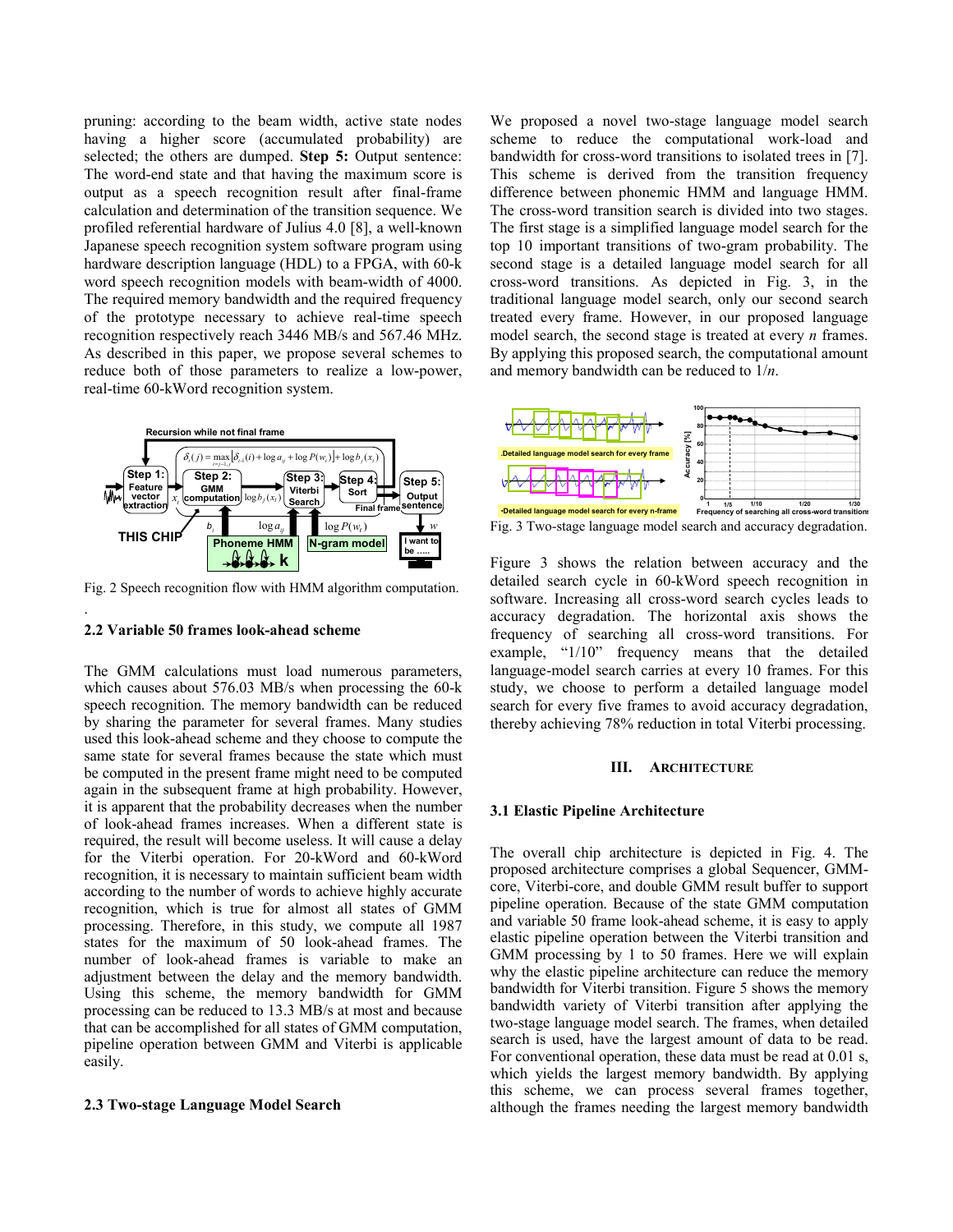can use the IDLE time of other frames to load data, which can reduce the peak memory bandwidth by 87.2%. By changing the number of look-ahead frames, we can readily adjust the delay and the memory bandwidth and maximize the elastic pipeline operation efficiency.

# **3.2 Highly Parallel GMM Architecture**

The GMM core has 16 mixture processing blocks, each of which has 1.6 Kb register to preserve the mixture parameter. All blocks are processed simultaneously for the look-ahead frames, which are saved in the MFCC buffer. The parameters will be reused until all look-ahead frames are processed. The mixture results will soon be calculated using the add-log processor based on a look-up table. The mixture computation, add-log calculation, and parameter reading are processed in the pipeline.



Fig. 4 Proposed speech recognition architecture.



Fig. 5 External memory bandwidth variety of Viterbi transition through frames after the two-stage language model search.



Fig. 6 Elastic pipeline.



Fig. 7 External memory bandwidth of Viterbi and cache hit rate.



Fig. 8 Viterbi Cache Architecture.

# **3.3 Viterbi Cache Architecture**

Figure 8 shows the Viterbi architecture, for which it is apparent that the Active Node, Active Node Map, and the Bi-gram account for 96% of the memory bandwidth for Viterbi transition, as portrayed in Fig. 7. Therefore, we introduce all active node data and part of the bi-gram and active node map data into the cache memory using the locality of speech recognition that some data which have been used for this frame might be reuse in the following frames. We maximize the cache memory size of bi-gram and active node map to 0.73 Mbit, which can produce a hit rate of 75%. Figure 9 shows the total memory bandwidth reduction by all the proposed schemes. The variable 50 frame look-ahead scheme can reduce memory bandwidth by 16.3% at most, whereas the two-stage language model search and the cache memory can provide reduction of 66.4%, with the search frequency of 5 and cache memory size of 1.73 Mbit.



Fig. 9 Bandwidth reduction by the proposed schemes.